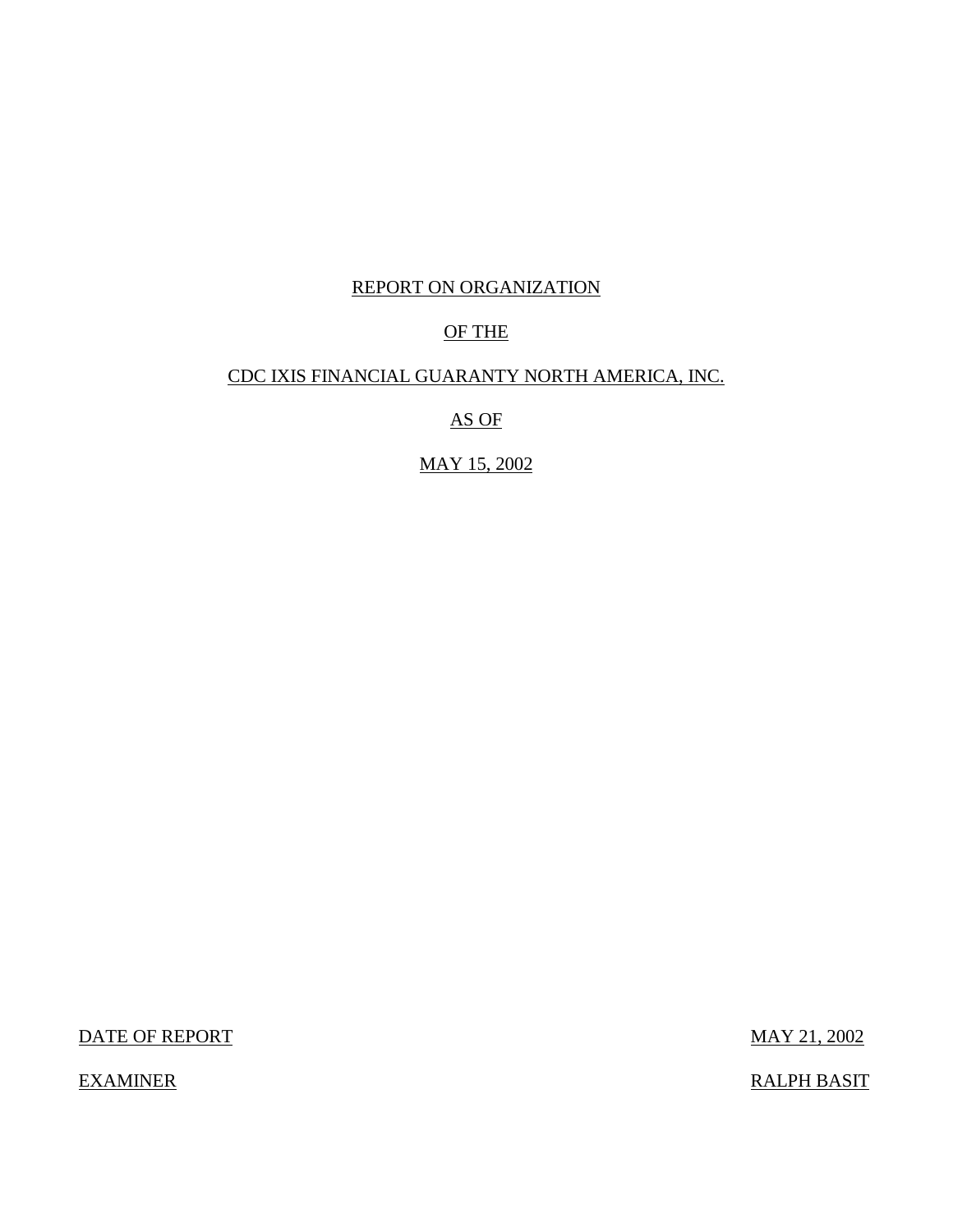# TABLE OF CONTENTS

| <b>ITEM NO.</b> | PAGE NO.                                       |                |
|-----------------|------------------------------------------------|----------------|
| 1.              | Scope of examination                           | $\overline{2}$ |
| 2.              | Incorporation                                  | $\overline{2}$ |
| 3.              | Capitalization and subscription                | $\overline{4}$ |
| 4.              | <b>Balance</b> sheet                           | 5              |
| 5.              | <b>Custodian Agreement</b>                     | 5              |
| 6.              | Authorized powers and minimum capital required | 6              |
| 7.              | Holding company system                         | $\overline{7}$ |
| 8.              | Conclusion                                     | 10             |
| 9.              | Summary of Comments and Recommendations        | 10             |
|                 | Affidavit                                      |                |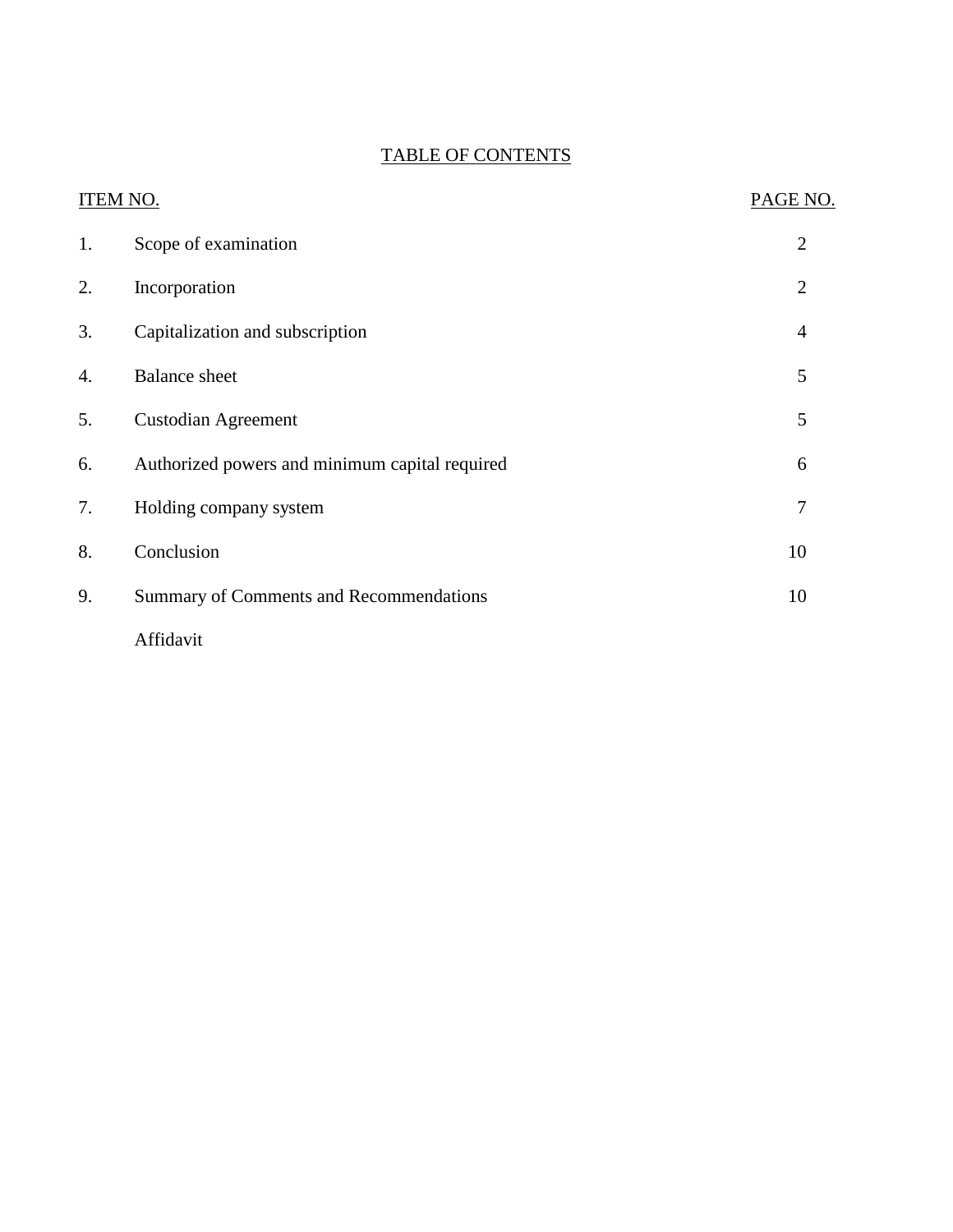

STATE OF NEW YORK INSURANCE DEPARTMENT 25 BEAVER STREET NEW YORK, NEW YORK 10004

May 21, 2002

Honorable Gregory Serio Superintendent of Insurance Albany, New York 12257

Sir:

Pursuant to the instructions contained in Appointment Number 21861 dated May 7, 2002 attached hereto, I have made an examination on organization of CDC IXIS Financial Guaranty North America, Inc. and respectfully submit the following report thereon.

Whenever the terms "Company" or "CIFGNA" appears herein without qualification, they should be understood to indicate the CDC IXIS Financial Guaranty North America, Inc.

Whenever the designation the "Department" appears herein without qualification, it should be understood to indicate the New York Insurance Department.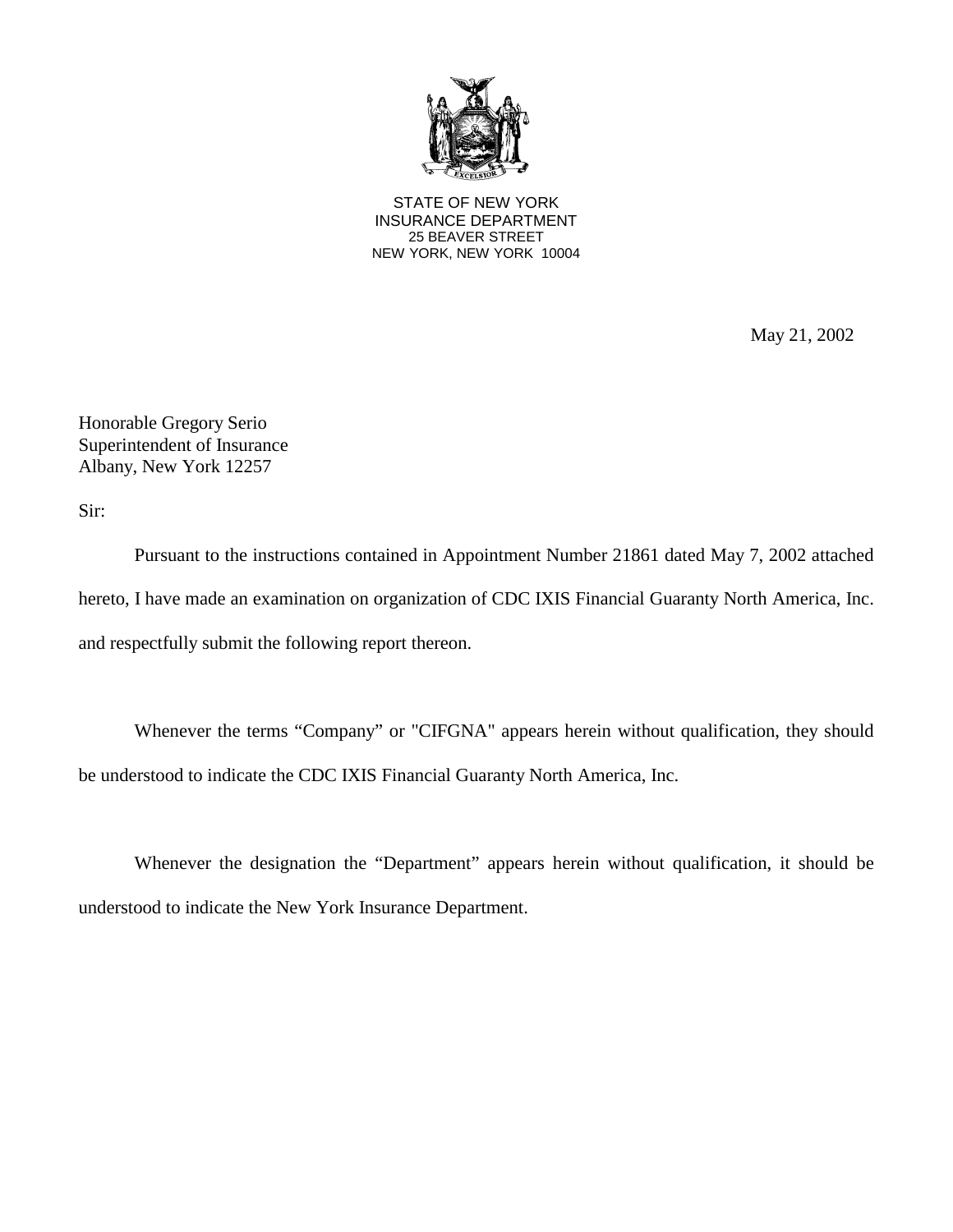### **1. SCOPE OF EXAMINATION**

 obtained from two officers of the Company indicating that the transactions noted in this report were The examination comprised a verification of the issuance of the Company's capital stock, the receipt of capital and surplus funds, and the determination of the assets and liabilities. The records examined included the declaration of intention and charter, the certificate of incorporation, the by-laws, the corporate minutes book, and the stock register. Additionally, an affidavit, appended hereto, was lawful and bona fide.

#### **2. INCORPORATION**

CDC IXIS Financial Guaranty North America, Inc. was incorporated on April 11, 2002. The declaration of intention and charter were filed and approved by this Department on April 11, 2002. The Company's office is located at 825 Third Avenue, New York, New York 10022.

The members of the board of directors of the Company as of May 15, 2002, were as follows:

Name and Residence Principal Affiliation

James Aronoff Katonah, NY

Gerard Barbot Mareil Marly, France

Steve Berzin New York, NY

Jean-Jacques Bonnaud Neuilly sur Seine, France

Finance Consultant, CDC IXIS Financial Guaranty Services

President and Chief Operating Officer, CDC IXIS

Private Investor

President, **Eurotitrisation**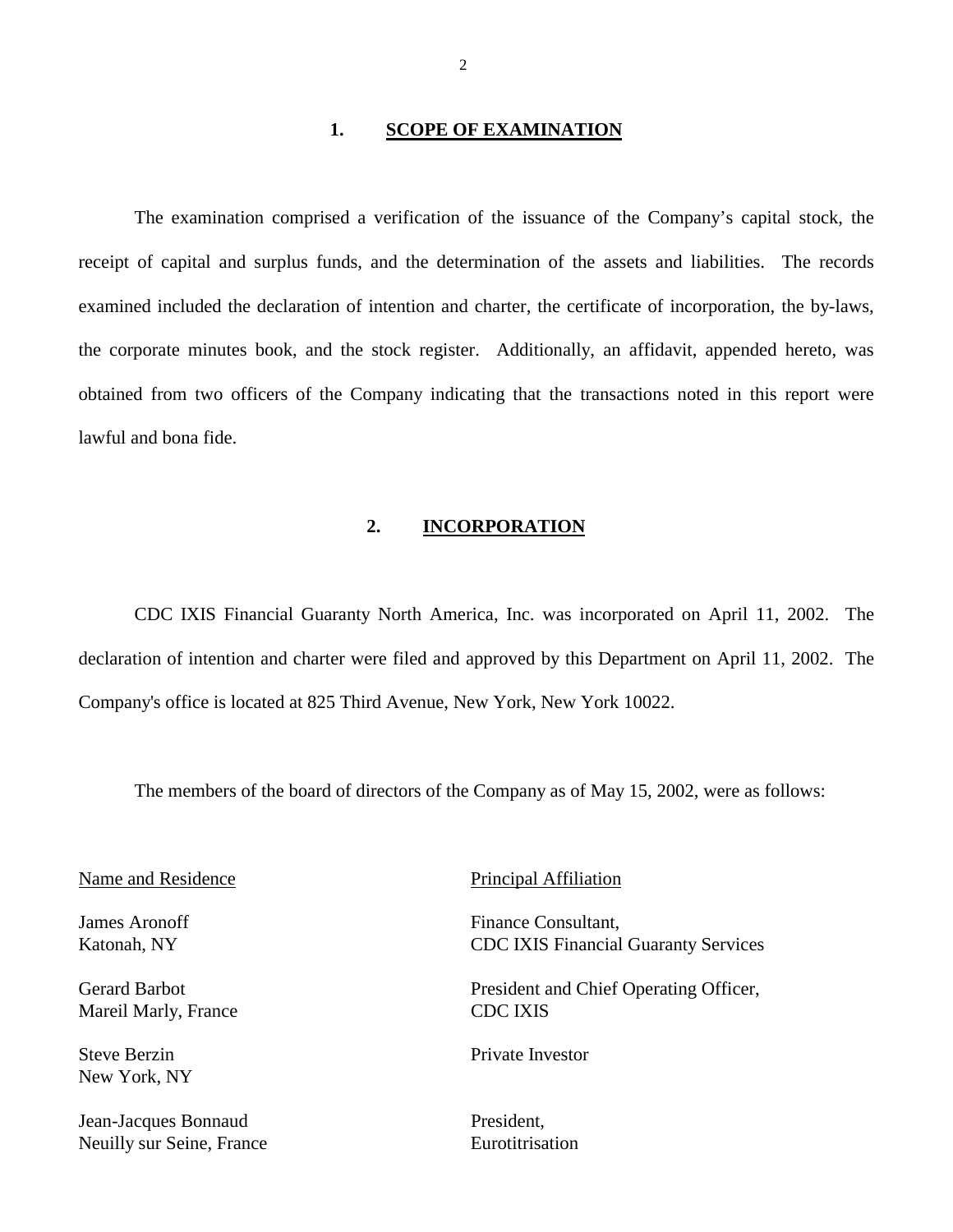Name and Residence Principal Affiliation

Paris, France CDC IXIS

Robert Meyer President,

Paris, France CDC IXIS

Isabelle Bouillot Chairman of the Executive Board,

Michael Freed Managing Director, New York, NY CDC IXIS Financial Guaranty Services, Inc.

Steven Klein Managing Director, Montclair, NJ CDC IXIS Financial Guaranty Services, Inc.

Paul Kwiatkoski Managing Director, Glen Ridge, NJ CDC IXIS Financial Guaranty Services, Inc.

Holmdel, NJ Meyer Consulting Group

James O'Keefe Managing Director, Mount Kisco, NY CDC IXIS Financial Guaranty Services, Inc.

Anthony Orsatelli Director of the Capital Markets and Financing Division,

Jacques Rolfo Chief Executive Officer and President, New York, NY CDC IXIS Financial Guaranty Services, Inc.

Charles E. Webster, Jr. Chief Risk Officer and Managing Director, New York, NY CDC IXIS Financial Guaranty Services, Inc.

The principal officers of the Company as of May 15, 2002, were as follows:

#### Name Title

Isabelle Bouillot Chairwoman Gerard Barbot **Gerard Barbot Constanting Constanting Constanting Constanting Constanting Constanting Constanting Constanting Constanting Constanting Constanting Constanting Constanting Constanting Constanting Constanting** 

Jacques R. Rolfo President, Chief Executive Officer James O'Keefe Managing Director and Treasurer Michael Freed Managing Director and Secretary Steven Klein Managing Director Charles Webster, Jr Managing Director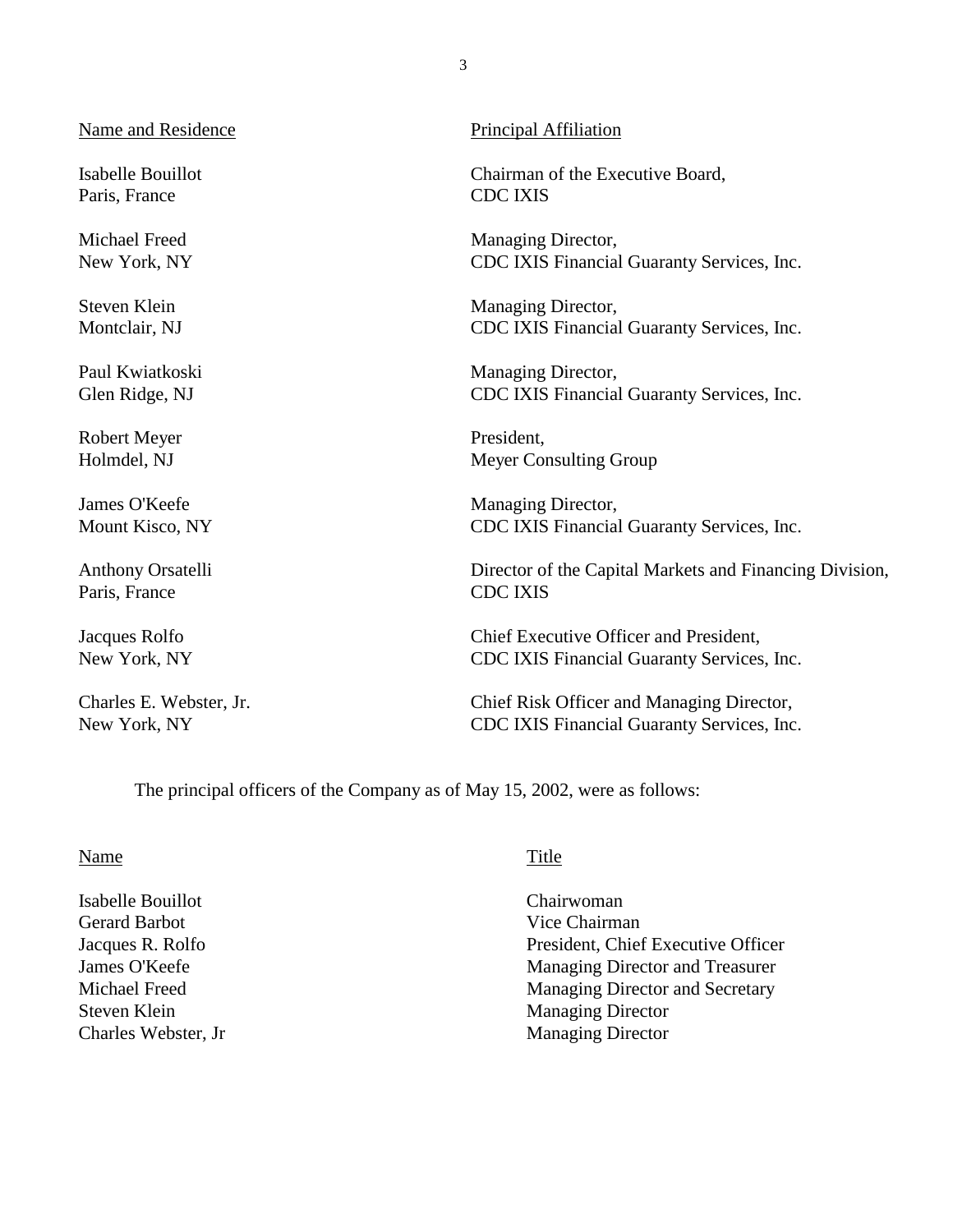### **3. CAPITALIZATION AND SUBSCRIPTION**

<span id="page-5-0"></span> CDC IXIS Financial Guaranty North America, Inc. is wholly owned by CDC IXIS Financial consisting of 10,000 shares of \$1,500 par value per share common shares. On May 9, 2002, the Company Guaranty Services Inc. ("CIFG Services"). The Company has authorized capital of \$15,000,000 issued 10,000 shares of common stock to CIFG Services for consideration of \$100,000,000, consisting of \$15,000,000 of paid-in capital and \$85,000,000 of gross paid-in and contributed surplus.

In order to fulfill the deposit requirements of Section 4104 of the New York Insurance Law, the Company has placed securities with a par and market value totaling \$500,000 in an account in the name of the "Superintendent of Insurance of the State of New York in trust for the security of the policyholders of CDC IXIS Financial Guaranty North America, Inc. within the United States, its territories and possessions." The custodian is Brown Brothers Harriman & Co., located at 59 Wall Street, NY, New York 10005, and the securities are held pursuant to a custodian agreement that conforms to the provisions of Section 1314 of the New York Insurance Law.

The Company's investments meet the minimum capital investment requirements of Section 1402 of the New York Insurance Law.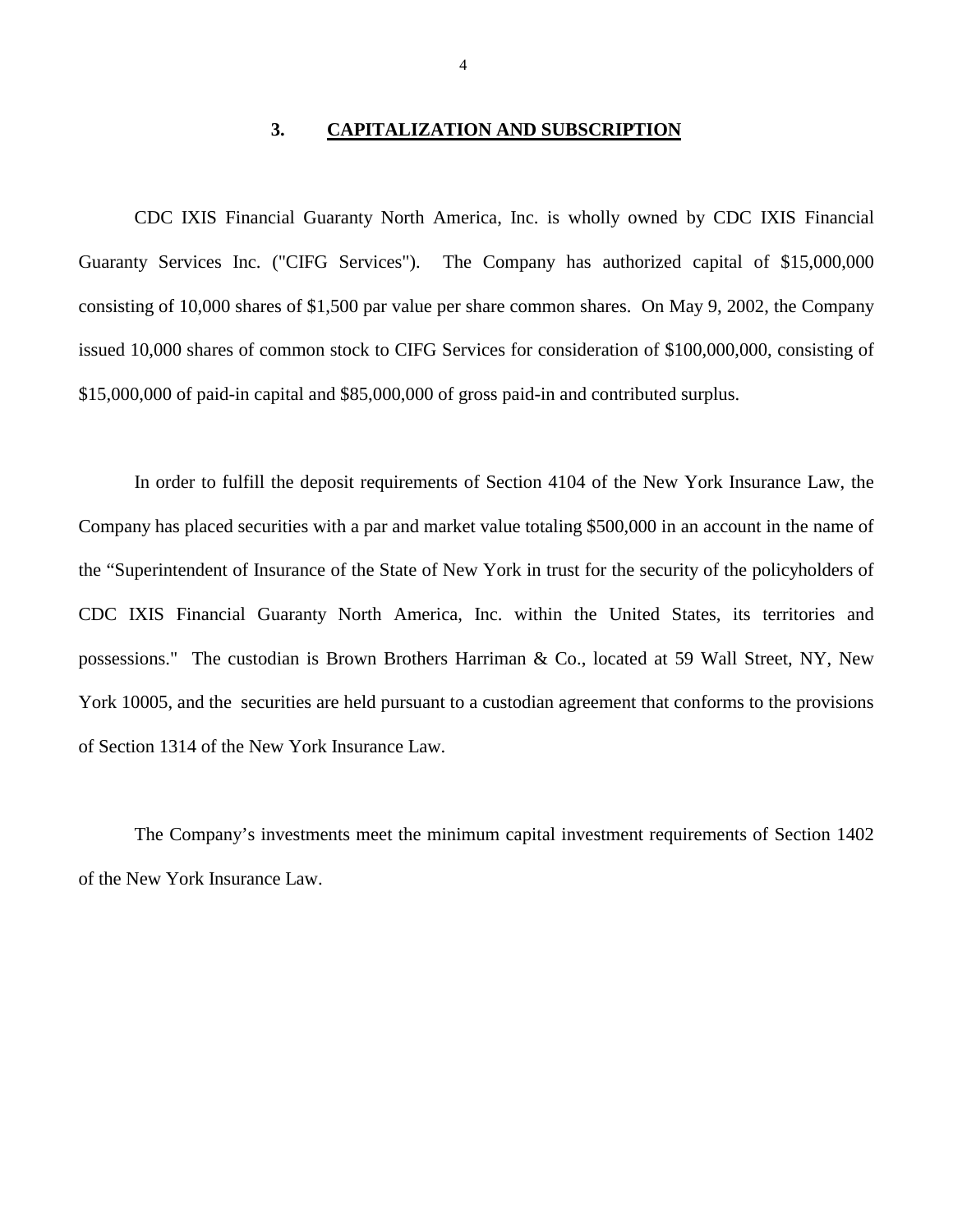# **4. BALANCE SHEET**

The following balance sheet sets forth the Company's financial condition as of May 15, 2002, as determined by this examination:

| Assets                                |              |               |
|---------------------------------------|--------------|---------------|
| <b>Bonds</b>                          |              | \$68,950,964  |
| Cash and short-term investments       |              | 31,094,299    |
| Total assets                          |              | \$100,045,263 |
| Liabilities                           |              |               |
| <b>Other Expenses</b>                 |              | 362,500       |
| <b>Total liabilities</b>              |              | \$362,500     |
| Capital and Surplus                   |              |               |
| Capital paid in                       | \$15,000,000 |               |
| Gross paid in and contributed surplus | 85,000,000   |               |
| Unassigned funds (retained deficit)   | (317, 237)   |               |
| Surplus as regards policyholders      |              | 99,682,763    |
| Total liabilities and surplus         |              | \$100,045,263 |

#### **5. CUSTODIAN AGREEMENT**

The assets listed on the balance sheet are on deposit with Brown Brothers Harriman & Co. located at 59 Wall Street, New York, NY 10005. A review of the Company's custodian service agreement with Brown Brothers Harriman & Co. indicates that the agreement lacks the following protective covenants and/or provisions:

 the broadest form available for commercial banks and will continue to maintain such insurance. The custodian shall give the Company 60 days written notice of any material change in the form or 1. The custodian shall have in force, for its own protection, Bankers Blanket Bond Insurance of amounts of such insurance or termination of this coverage.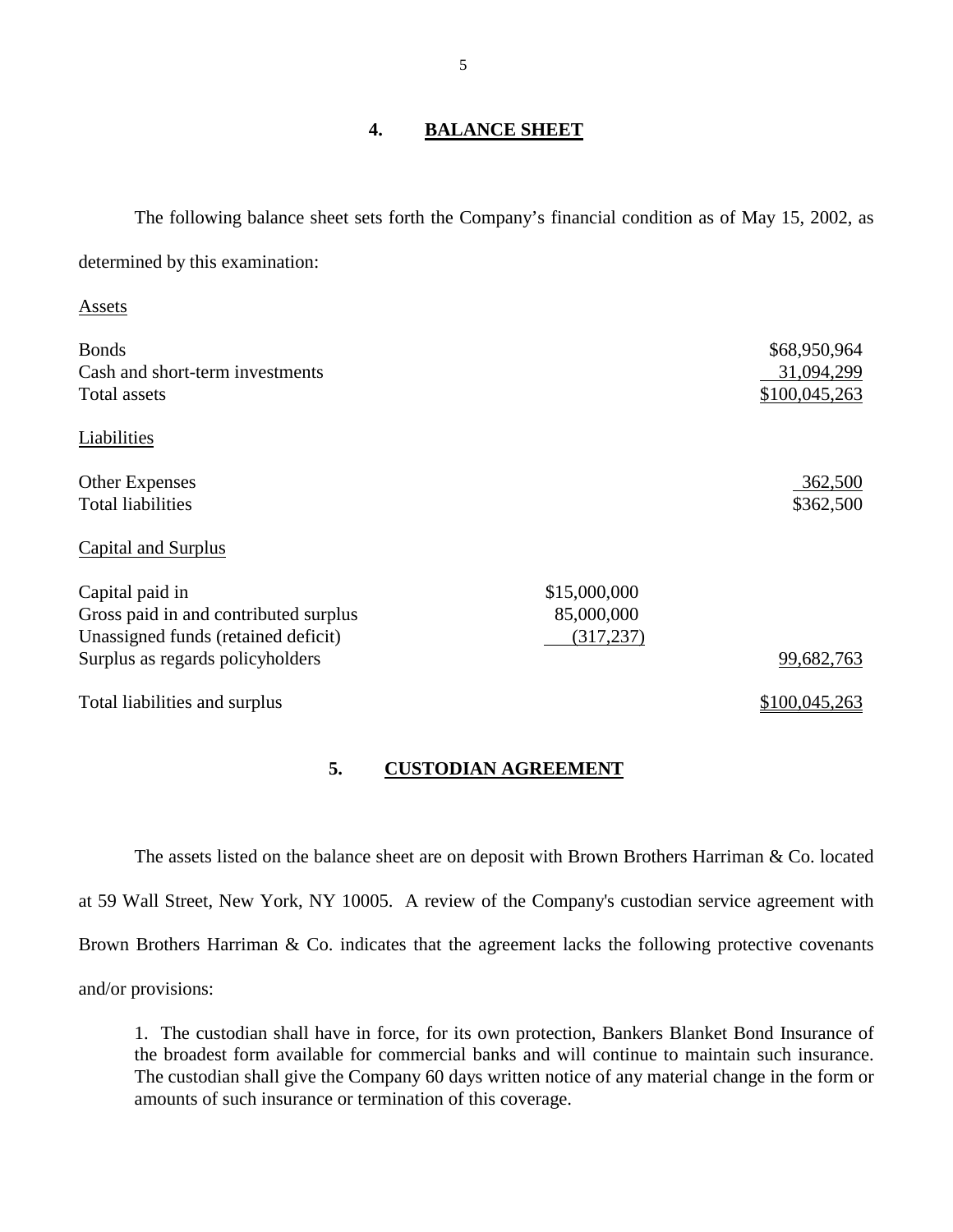<span id="page-7-0"></span> 2. The custodian shall furnish the insurer (at least quarterly) with a list of such securities showing a complete description of each issue, which shall include the number of shares or par value of bonds held at the end of such quarter.

 3. The custodian shall maintain records sufficient to verify the information that the Company is required to report in Schedule D of the Annual Statement blank of the New York Insurance Department.

 4. The custodian shall furnish the Company with the appropriate affidavits in the form as may be acceptable to the Company and to the Department in order for the securities referred to in such affidavits to be recognized as admitted assets of the Company.

 shall be entitled to examine on the custodian's premises securities held by the custodian's on their 5. Access shall be during the custodian's regular banking hours and specifying those persons who premises and their records regarding securities held, but only upon furnishing the custodian with written instructions to that effect from any specified authorized officer.

 secure the most recent report on the review of the custodian's system of internal controls, 6. There should be a provision in the agreement that would give the insurer the opportunity to pertaining to custodian record keeping, issued by internal or independent auditors.

It is recommended that the Company amend its custodian agreement to incorporate the above

provisions, in order to properly safeguard its assets.

# **6. AUTHORIZED POWERS AND MINIMUM CAPITAL REQUIRED**

 The Company is authorized by its declaration of intention and charter to transact the kinds of insurance described in the following numbered paragraphs of Section 1113(a) of the New York Insurance Law:

| Paragraph | Lines of Business                                     |
|-----------|-------------------------------------------------------|
| 16        | Surety                                                |
| 17        | Credit Insurance                                      |
| 22        | <b>Residual Value Insurance</b>                       |
| 25        | <b>Financial Guaranty Insurance</b>                   |
| 30        | Substantially similar kinds of insurance to the above |
|           |                                                       |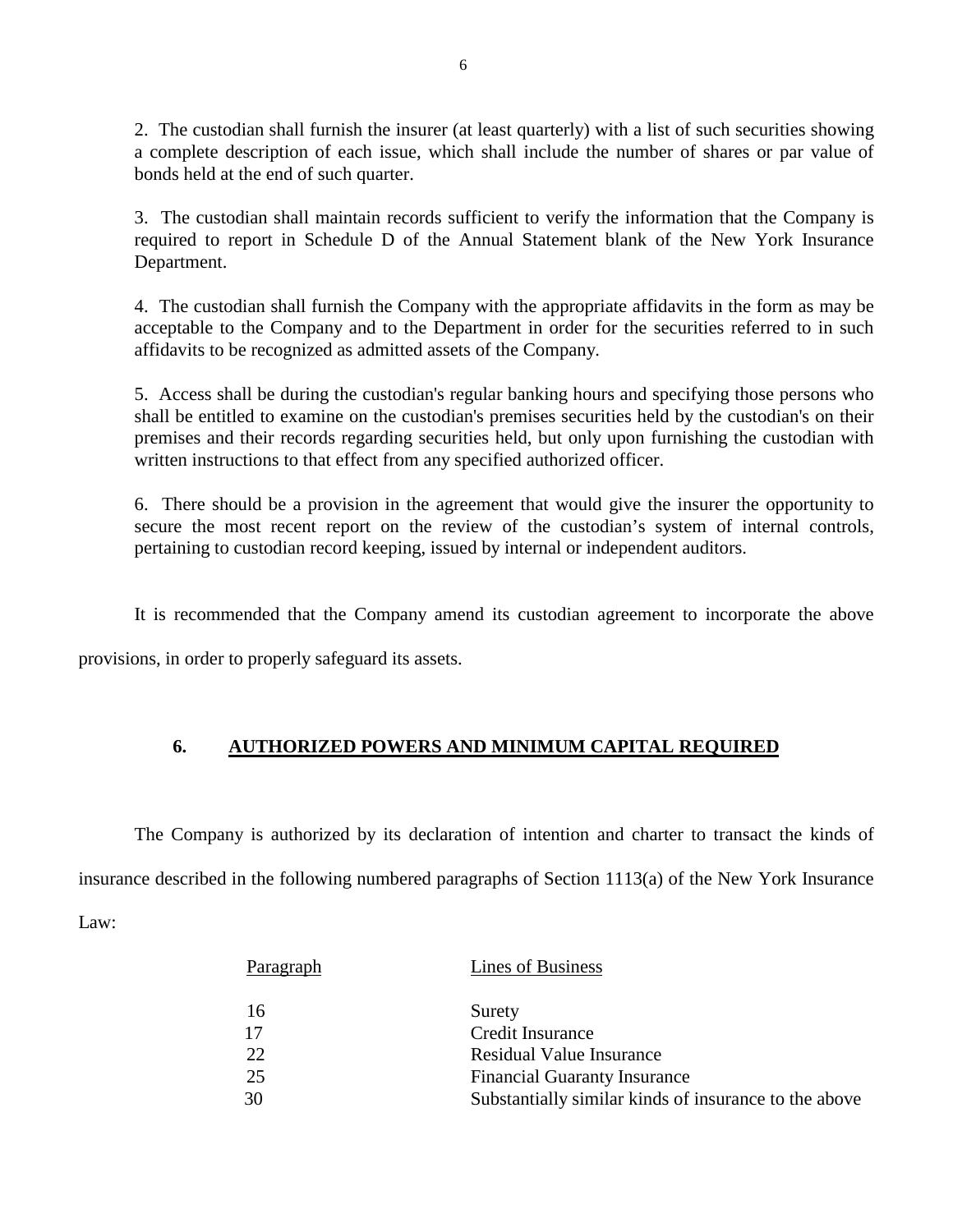<span id="page-8-0"></span> transact the foregoing kinds of insurance, the Company shall have an initial surplus to policyholders of Sections 4103 and 6902 of the New York Insurance Law provides that in order to be licensed to \$80,100,000, including \$2,500,000 of capital and shall thereafter maintain a minimum surplus to policyholders of \$68,400,000. The Company has met these requirements.

# **7. HOLDING COMPANY SYSTEM**

CDC IXIS Financial Guaranty North America, Inc. is one hundred percent owned by CDC IXIS Financial Guaranty Services, Inc. ("CIFG Services"). The Company's ultimate parent is Caisse des Depots et Consignations ("CDC"). The following is the holding company system organizational structure: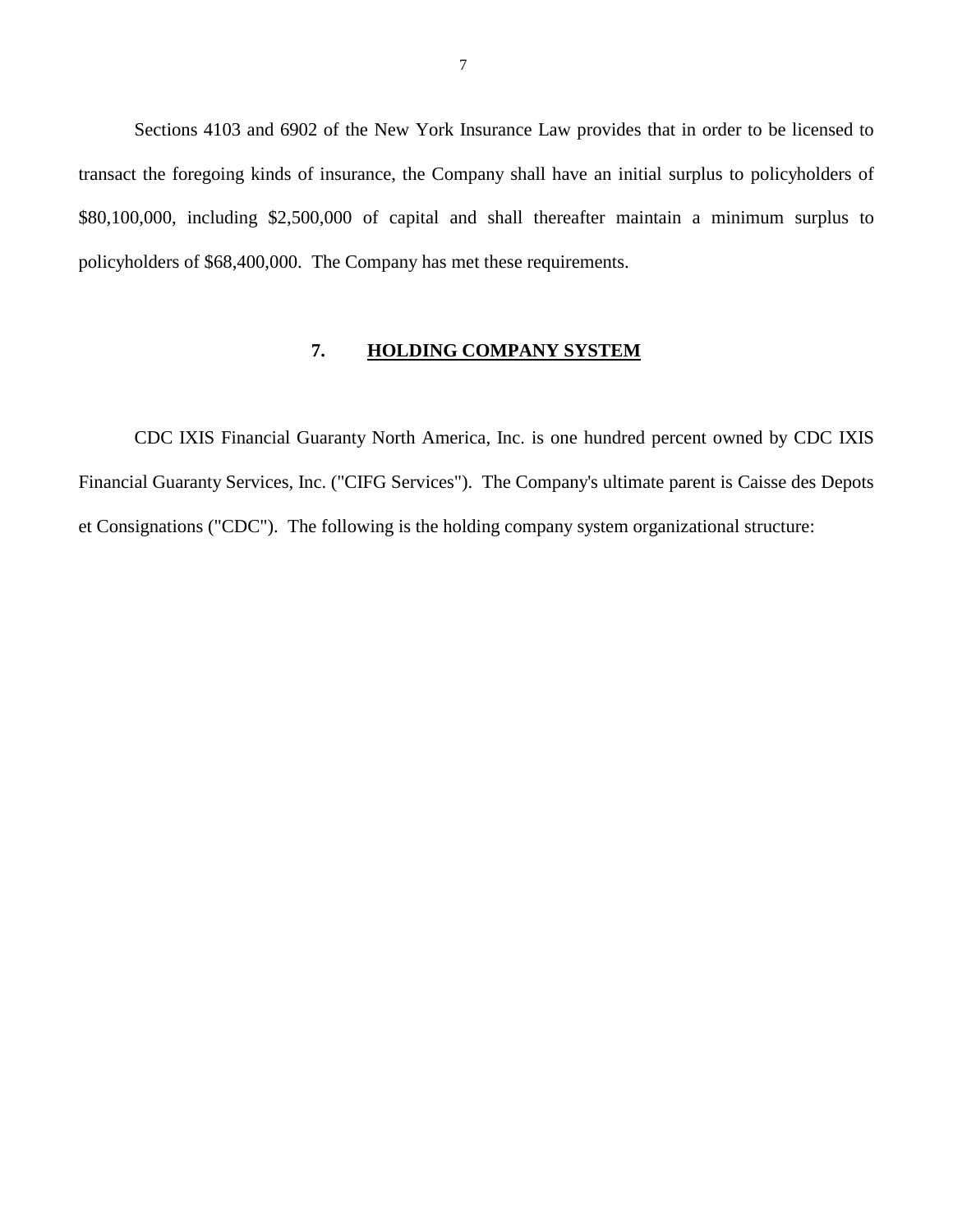

# Organizational Structure

1/9/02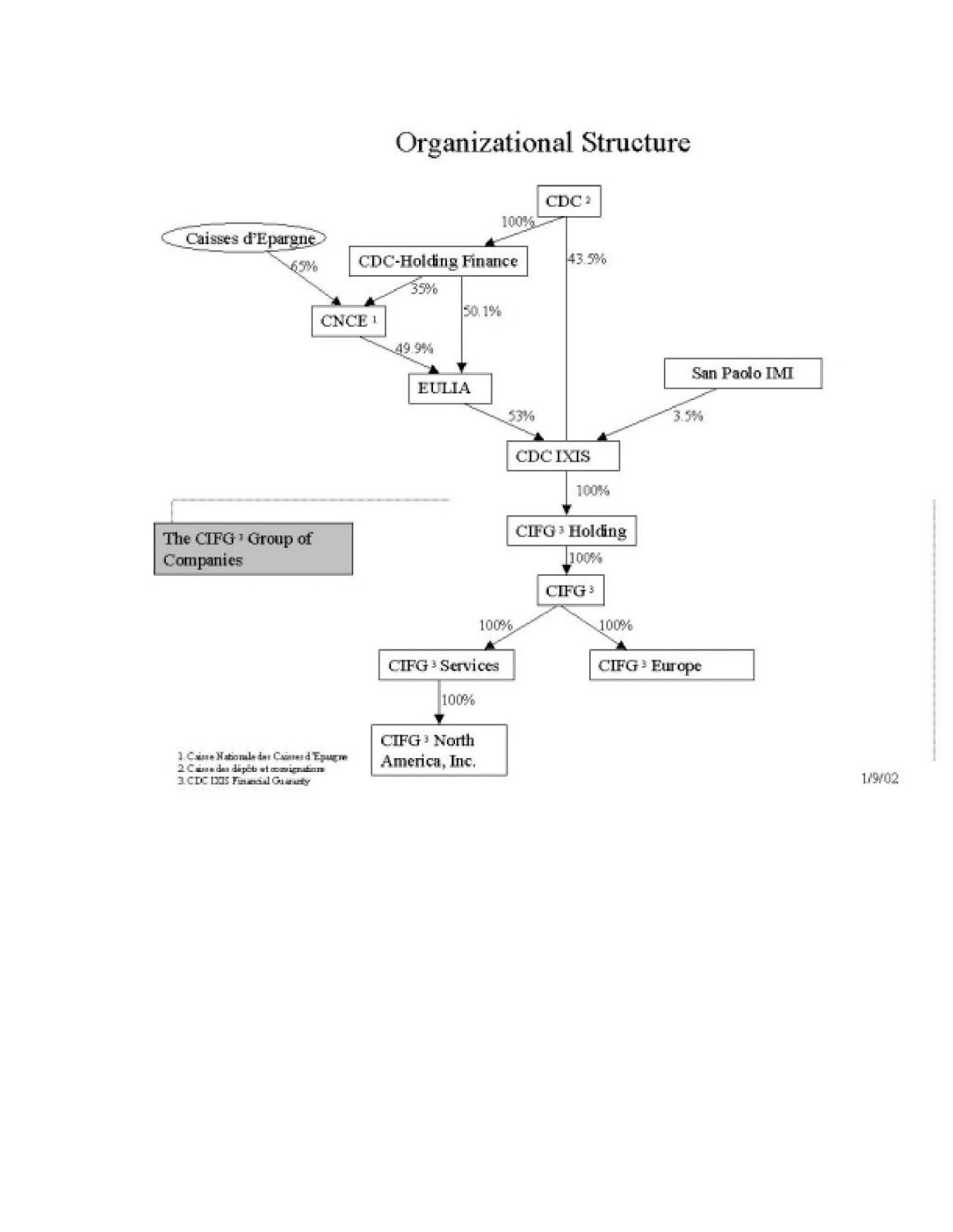The Company is a party to the following agreements with its parent.

#### (1) Administrative Services and Property Agreement

 The Company is a party to an administrative services and property agreement, effective April 30, Services will provide facilities and information technology to the Company. The agreement was approved 2002, with its immediate parent company CDC IXIS Financial Guaranty Services, Inc. The agreement was effective April 30, 2002 and states that CIFG Services will provide claims payment and adjustment, credit analysis, underwriting, sales, marketing, portfolio surveillance, accounting, finance, technology information, and administrative services to the Company. The agreement also stipulates that CIFG by the Company's board of directors and non-disapproved by the New York Insurance Department.

#### (2) Tax Allocation Agreement

Additionally, the Company is also party to a tax allocation agreement with CIFG Services, effective April 30, 2002, wherein the parties agree to file consolidated federal income tax statements. The agreement was approved by the Company's board of directors and non-disapproved by the New York Insurance Department.

#### (3) Facultative Reinsurance Agreement

 The Company also is a party to a facultative reinsurance agreement with CDC IXIS Financial Guaranty ("CIFG"). The agreement provides that the Company may cede as much as seventy-five percent (75%) of the Company's net exposure of financial guaranty insurance writings. The agreement was approved by the Company's board of directors and non-disapproved by the New York Insurance Department.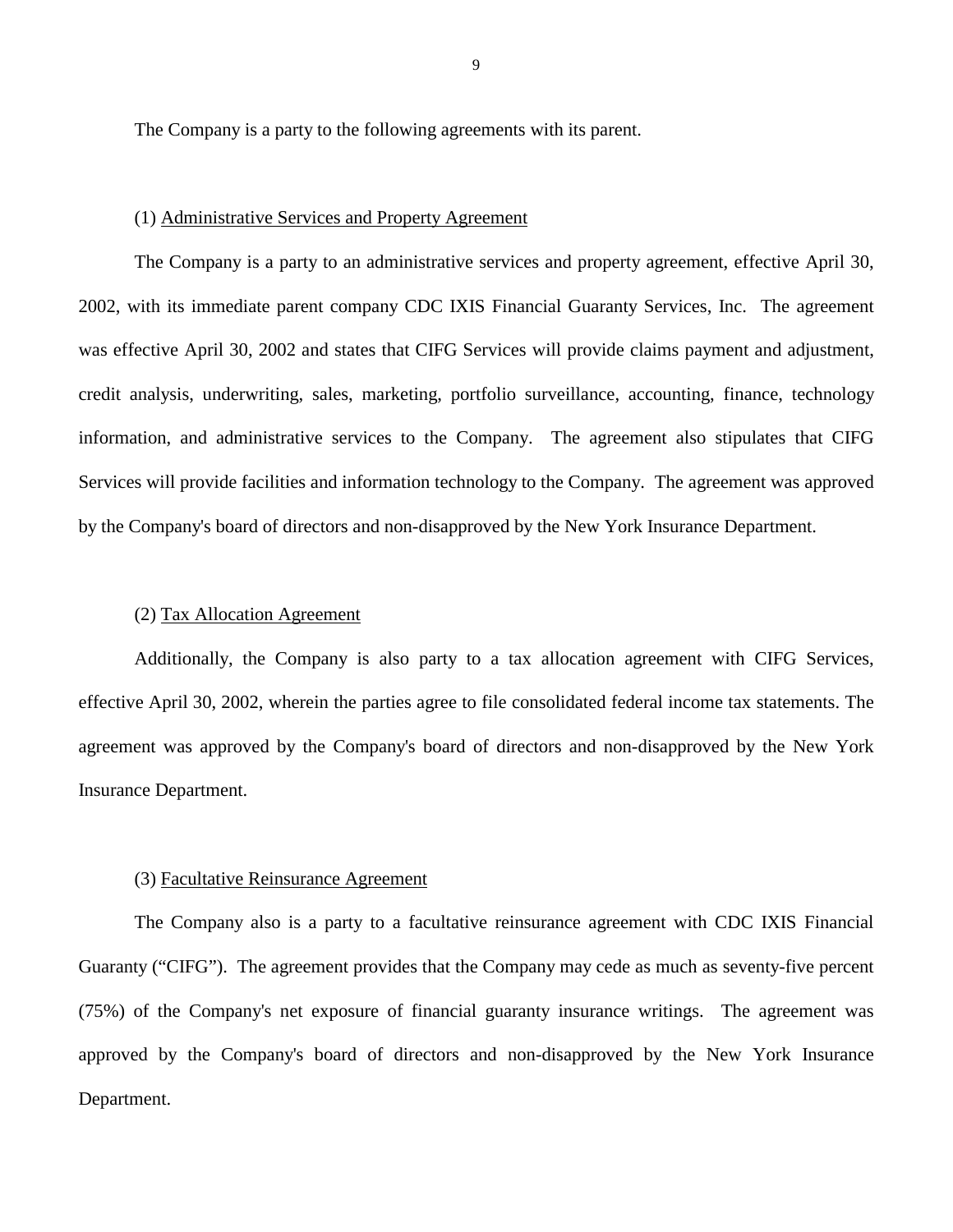<span id="page-11-0"></span>In addition, CIFG has signed a letter of support in which CIFG shall ensure that the Company maintains a surplus to policyholders at all times in an amount not less than eighty million US dollars (\$80,000,000) in the aggregate.

### **8. CONCLUSION**

Based on the foregoing examination, it is concluded that the Company issued 10,000 shares of capital stock, with a par value of \$1,500 per share, for a consideration of \$100,000,000. Of the total consideration received, \$15,000,000 was classified as common capital stock and \$85,000,000 was classified as gross paid in and contributed surplus.

#### **9. SUMMARY OF COMMENTS AND RECOMMENDATIONS**

#### ITEM PAGE NO.

### A. Custodian Agreement

It is recommended that the Company amend its custodian agreement to incorporate 6 the required provisions in order to properly safeguard its assets.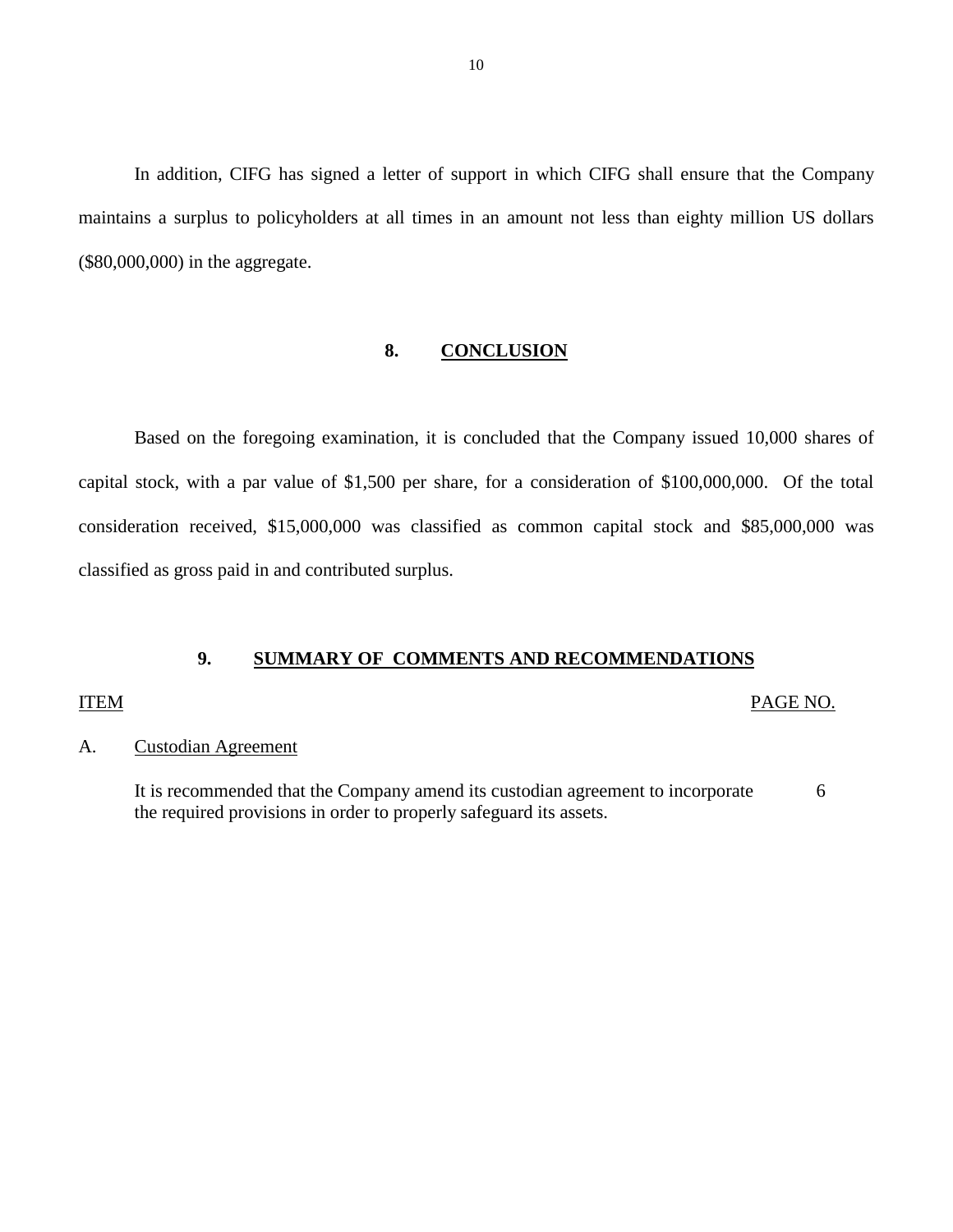Respectfully submitted,

 $\frac{|S|}{|S|}$ 

Ralph Basit Senior Insurance Examiner

STATE OF NEW YORK )  $)$ SS.  $\mathcal{L}$ COUNTY OF NEW YORK)

RALPH BASIT, being duly sworn, deposes and says that the foregoing report submitted by him is true to the best of his knowledge and belief.

> $\frac{1}{\sqrt{S}}$ Ralph Basit

Subscribed and sworn to before me

this  $\frac{day \text{ of } 2002}{x}$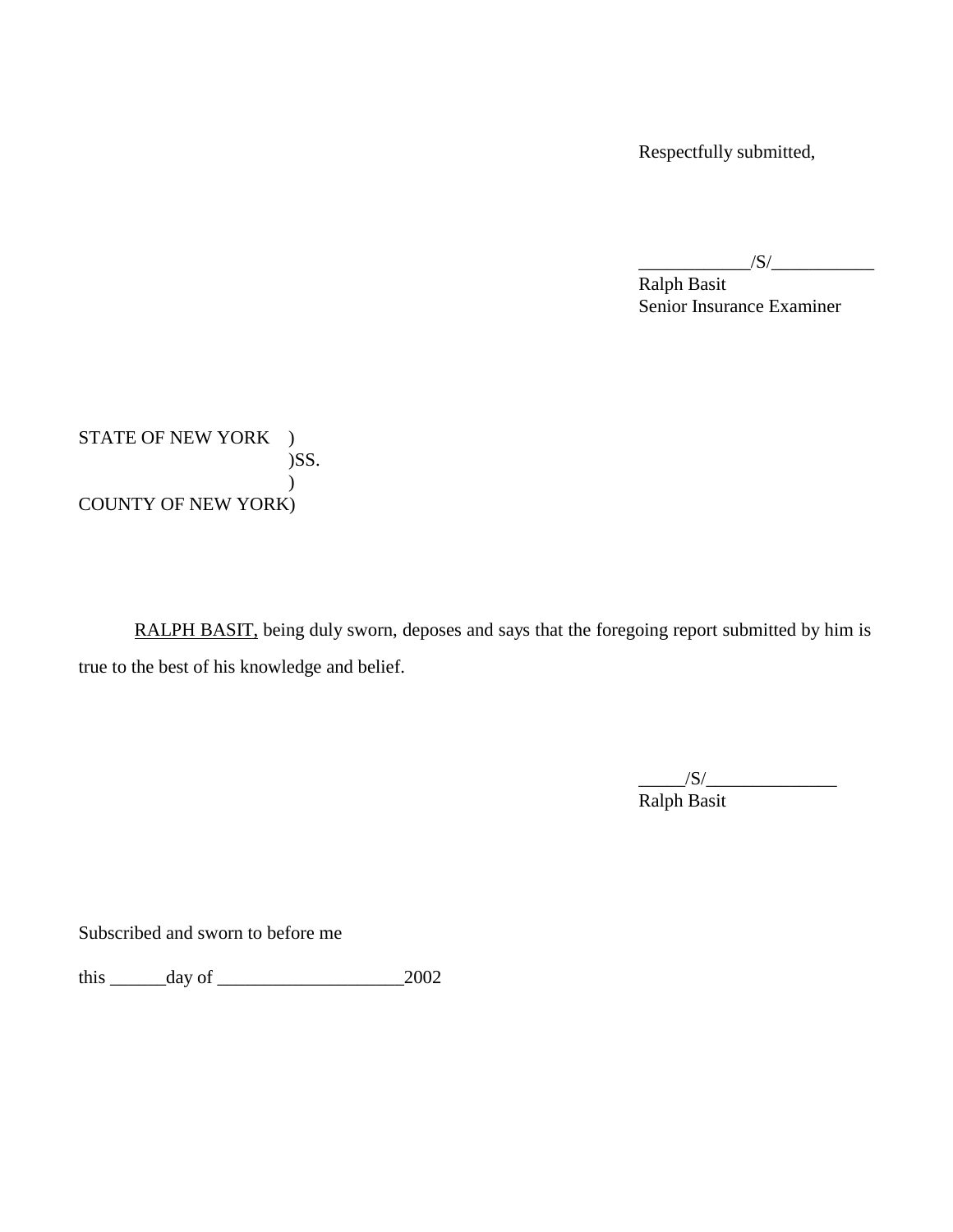# AFFIDAVIT OF CAPITAL AND SURPLUS

Jacques R. Rolfo, President and Chief Executive Officer of CDC IXIS Financial Guaranty North America, Inc., and Michael Froed, Secretary of CDC IXIS Financial Guaranty North America, Inc. (the "Company"), duly sworn, depose and say under oath that, on the date of the organizational examination of the Company.

- They are the above-described officers of the Company Ł.
- ä. The Company's capital and surplus equals One Hundred Million Dollars (\$100 million) consisting of US Treasury Notes in the amount of Sixty-Eight Million Nine Hundred Fifty Thousand Nine Hundred Sixty-Four Dollars (\$68,950, 964). Money Market funds in the amount of Twelve Million Dollars (\$12,000,000), Time Deposits in the amount of Nine Million Dollars (\$9,000,000), Commercial paper in the amount of Eight Million Dollars (\$8,000,000), and Cash in the amount of Two Million Ninety-Four Thousand Two Hundred Ninety-Nine Dollars (\$2,094,299) less Three Hundred Sixty-Two Thousand Five Hundred Dollars (\$362,500) in expenses.
- $\overline{3}$ . No part of the Capital and Surplus has been withdrawn, pledged, or in any way impaired.
- No part of the Capital and Surplus is to be invested or otherwise legitimately used ă. or appropriated except for the sole and exclusive use and benefit of the Company
- There is no agreement or understanding, express or implied, made or existing  $\tilde{S}_i$ between the Company and its officers, or any or either of them, or any other person or persons, to the effect or import that the money past in by any stockholder shall be loaned or returned to it.
- Neither the Company nor any of its officers is in any way, manner or form pledged or committed to make any investment, loan or disposition of the Capital and Surplus, or any part or portion thereof, which is not in strict conformity in all respect with the provisions of the Insurance Law of the State of New York
- Ť. The Capital and Surplus is the property of the Company and is possessed by the Company in its corporate name and capacity for the benefit of its policyholders

**SEQUESTING**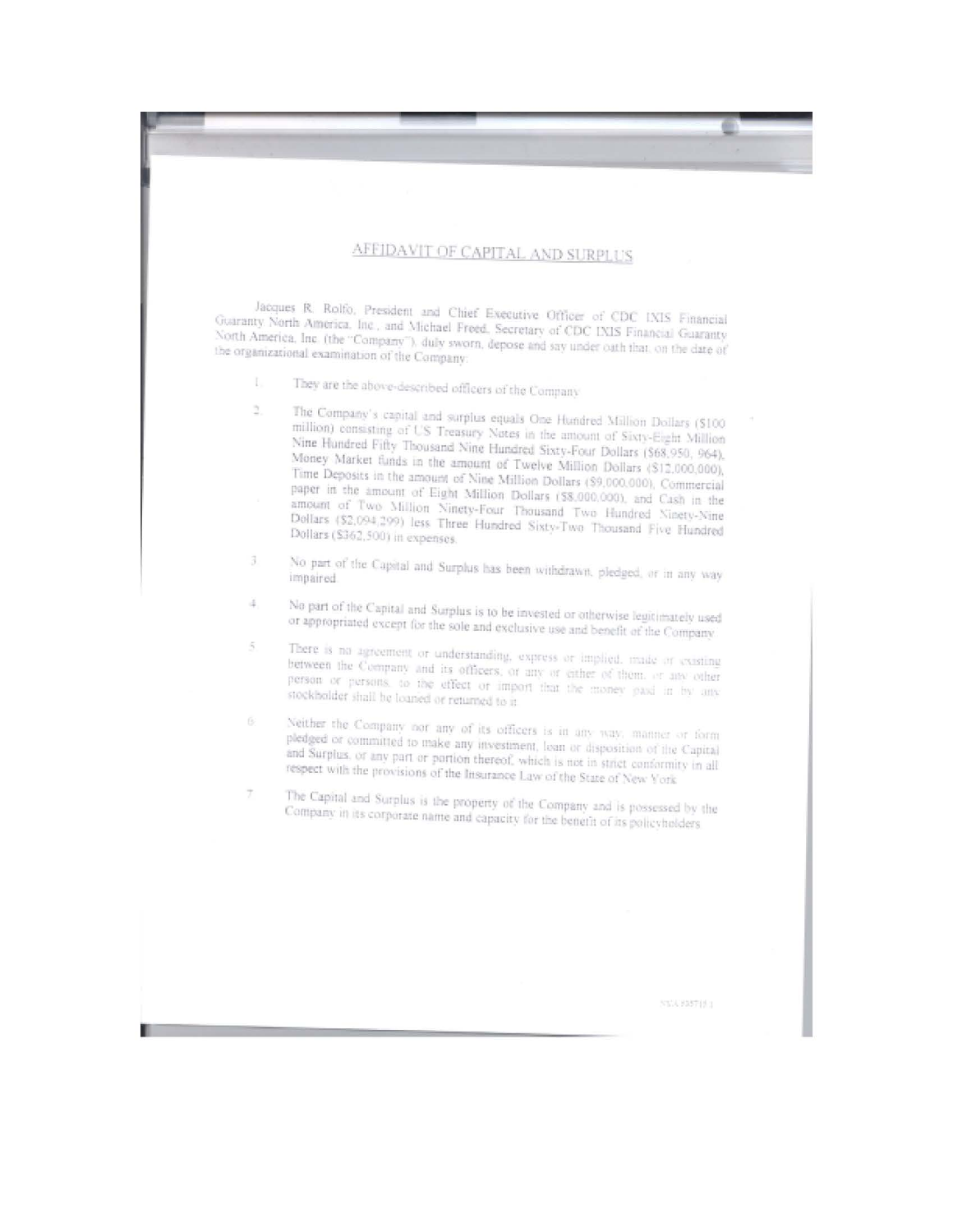STATE OF NEW YORK. COUNTY OF NEW YORK

ĸ

y.  $)$  SS:  $\mathcal{L}$ 

Jacques Ri Rolfo<br>President, Chief Executive Officer

 $\mathcal{L}$ Michael Freed

Secretary

Subscribed and sworn to<br>Before me this  $\frac{f_{\mathbf{G}}}{f_{\mathbf{G}}}$  day of<br>May, 2002

 $\sim$ 

 $\frac{1}{2}$ Notary Public, State of New York

ANDREW N. HARRIS<br>Notary Public, State of New York<br>No. 019146064690<br>Constituted in Queens County<br>Constituted Expires 0d. 1, 2005

 $77\%$  SM13.1